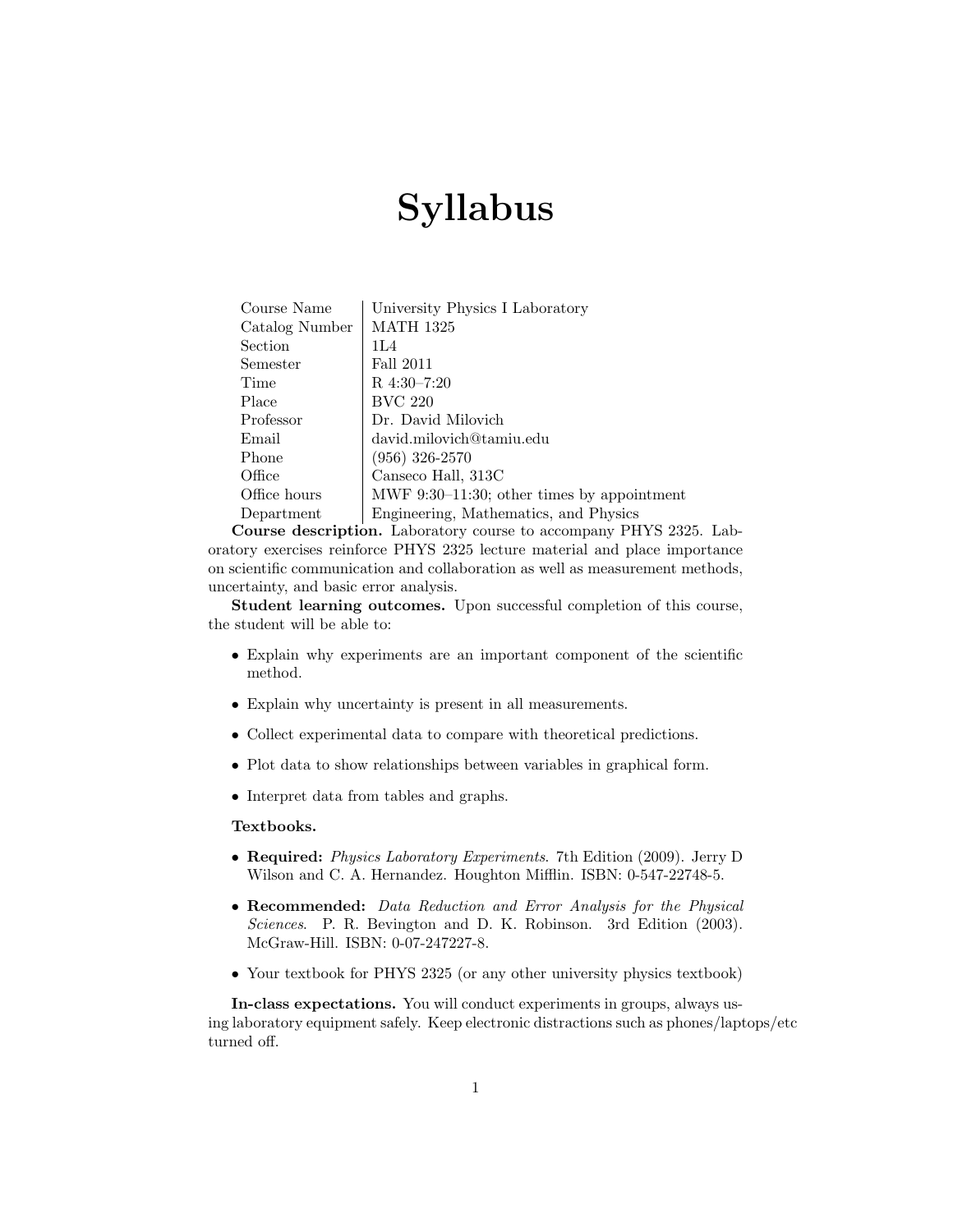Laboratory reports. After each experiment, Each student will prepare his/her own laboratory report and turn it in for a grade. The laboratory report must include the following sections after a title page: I. Purpose, II. Theory, III. Equipment, IV. Procedure, V. Data, VI. Results, VII. Conclusion.

Laboratory reports are due at the start of the next scheduled experiment, unless otherwise instructed. Laboratory reports will have 10 points deducted for each day late. Late laboratory reports will not be accepted after the last day of classes.

Make-ups. All experiments must be performed as scheduled. In case of an emergency, however, a missed experiment may be made up on the day at the end of the term reserved for make-ups (refer to the schedule for the specific date). Missed experiments may be made up only with a valid, written excuse. It is the student's responsibility to inform the instructor of the student's intent to make up an experiment well in advance of the day of the make-up.

**Grading.** Final letter grade, given a final score of  $x\%$ :

A 
$$
x \ge 90
$$
  
\nB  $80 \le x < 90$   
\nC  $70 \le x < 80$   
\nD  $60 \le x < 70$   
\nF  $x < 60$ 

Grading components:

Lab reports 80\%

Final Exam 20%

The lowest grade on the laboratory reports will be dropped.

Calculators. A scientific calculator is required. I recommend (but do not require) a TI-89 because that way you and I will be using the same calculator.

# Tentative Schedule of Experiments

- 25-Aug Experimental Uncertainty (Error) and Data Analysis
	- 1-Sep Measurement Instruments (Mass, Volume, and Density)
- 8-Sep The Scientific Method: The Simple Pendulum
- 15-Sep Uniformly Accelerated Motion
- 22-Sep The Addition and Resolution of Vectors: The Force Table
- 29-Sep Projectile Motion: The Ballistic Pendulum

6-Oct Friction

13-Oct Centripetal Force

20-Oct (fall break)

27-Oct Work and Energy

3-Nov Conservation of Linear Momentum

- 10-Nov Torques, Equilibrium, and Center of Gravity
- 17-Nov Simple Harmonic Motion
- 24-Nov (Thanksgiving break)
- 1-Dec Make-up

8-Dec Final Exam, 5PM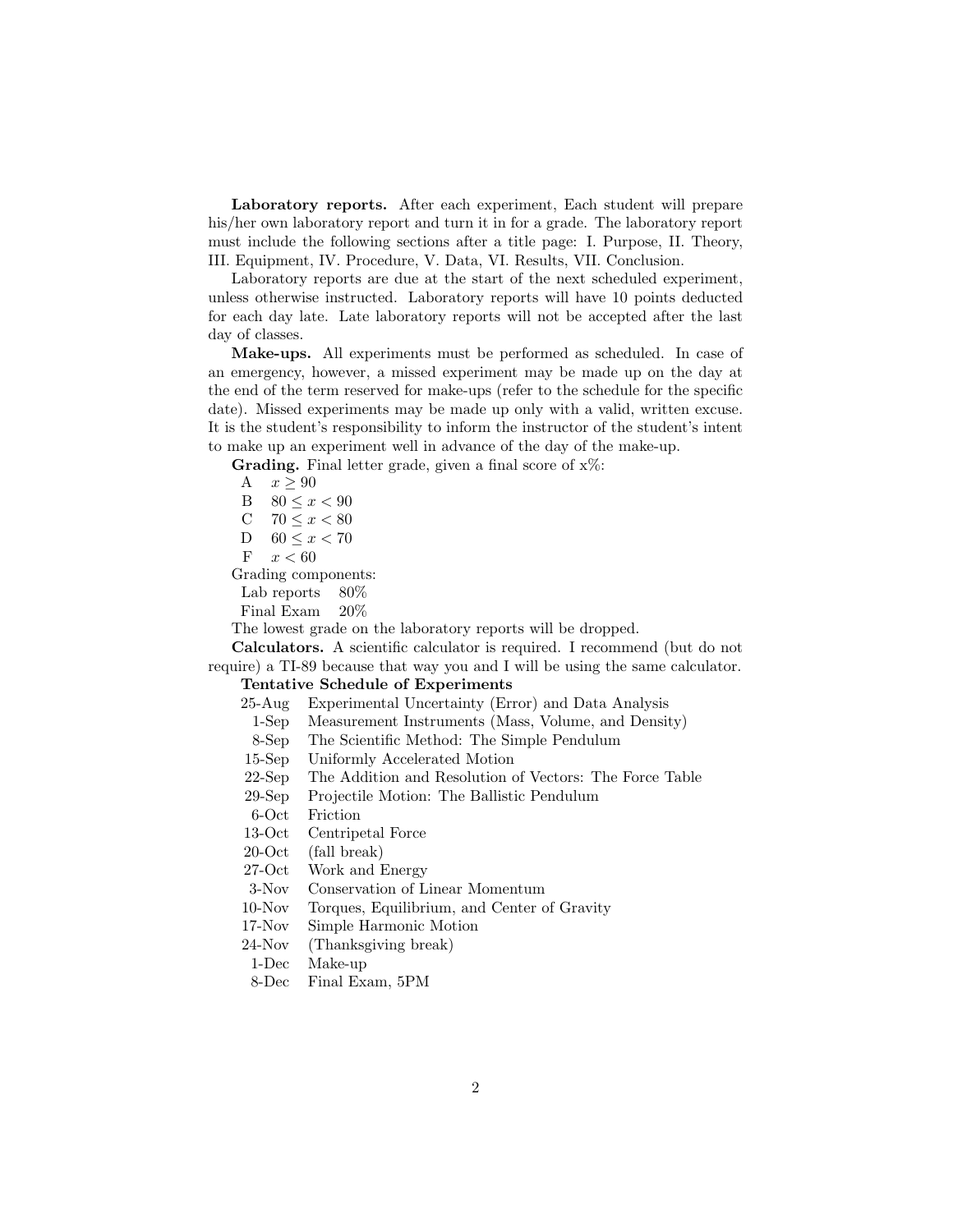# **Policies of the College of Arts and Sciences**

**(Required on all COAS Syllabi)** 

#### **Classroom Behavior**

The College of Arts and Sciences encourages classroom discussion and academic debate as an essential intellectual activity. It is essential that students learn to express and defend their beliefs, but it is also essential that they learn to listen and respond respectfully to others whose beliefs they may not share. The College will always tolerate diverse, unorthodox, and unpopular points of view, but it will not tolerate condescending or insulting remarks. When students verbally abuse or ridicule and intimidate others whose views they do not agree with, they subvert the free exchange of ideas that should characterize a university classroom. If their actions are deemed by the professor to be disruptive, they will be subject to appropriate disciplinary action, which may include being involuntarily withdrawn from the class.

### **Plagiarism and Cheating**

Plagiarism is the presentation of someone else's work as your own. **1)** When you borrow someone else's facts, ideas, or opinions and put them entirely in your own words, you must acknowledge that these thoughts are not your own by immediately citing the source in your paper. Failure to do this is plagiarism. **2)** When you also borrow someone else's words (short phrases, clauses, or sentences), you must enclose the copied words in quotation marks as well as citing the source. Failure to do this is plagiarism. **3)** When you present someone else's paper or exam (stolen, borrowed, or bought) as your own, you have committed a clearly intentional form of intellectual theft and have put your academic future in jeopardy. This is the worst form of plagiarism.

Here is another explanation from the 2010, sixth edition of the *Manual of The American Psychological Association* (APA):

*Plagiarism:* Researchers do not claim the words and ideas of another as their own; they give credit where credit is due. Quotations marks should be used to indicate the exact words of another. *Each* time you paraphrase another author (i.e., summarize a passage or rearrange the order of a sentence and change some of the words), you need to credit the source in the text.

The key element of this principle is that authors do not present the work of another as if it were their own words. This can extend to ideas as well as written words. If authors model a study after one done by someone else, the originating author should be given credit. If the rationale for a study was suggested in the Discussion section of someone else's article, the person should be given credit. Given the free exchange of ideas, which is very important for the health of intellectual discourse, authors may not know where an idea for a study originated. If authors do know, however, they should acknowledge the source; this includes personal communications. (pp. 15-16)

Consult the Writing Center or a recommended guide to documentation and research such as the *Manual of the APA* or the *MLA Handbook for Writers of Research Papers* for guidance on proper documentation. If you still have doubts concerning proper documentation, seek advice from your instructor prior to submitting a final draft.

*Penalties for Plagiarism:* Should a faculty member discover that a student has committed plagiarism, the student should receive a grade of 'F' in that course and the matter will be referred to the Honor Council for possible disciplinary action. The faculty member, however, may elect to give freshmen and sophomore students a "zero" for the assignment and to allow them to revise the assignment up to a grade of "F" (50%) if they believe that the student plagiarized out of ignorance or carelessness and not out of an attempt to deceive in order to earn an unmerited grade. This option should not be available to juniors, seniors, or graduate students, who cannot reasonably claim ignorance of documentation rules as an excuse.

*Caution*: Be very careful what you upload to Turnitin or send to your professor for evaluation. Whatever you upload for evaluation will be considered your final, approved draft. If it is plagiarized, you will be held responsible. The excuse that "it was only a draft" will not be accepted.

*Caution:* Also, do not share your electronic files with others. If you do, you are responsible for the possible consequences. If another student takes your file of a paper and changes the name to his or her name and submits it and you also submit the paper, we will hold both of you responsible for plagiarism. It is impossible for us to know with certainty who wrote the paper and who stole it. And, of course, we cannot know if there was collusion between you and the other student in the matter.

*Penalties for Cheating:* Should a faculty member discover a student cheating on an exam or quiz or other class project, the student should receive a "zero" for the assignment and not be allowed to make the assignment up. The incident should be reported to the chair of the department and to the Honor Council. If the cheating is extensive, however, or if the assignment constitutes a major grade for the course (e.g., a final exam), or if the student has cheated in the past, the student should receive an "F" in the course, and the matter should be referred to the Honor Council. Under no circumstances should a student who deserves an "F" in the course be allowed to withdraw from the course with a "W."

*Student Right of Appeal*: Faculty will notify students immediately via the student's TAMIU e-mail account that they have submitted plagiarized work. Students have the right to appeal a faculty member's charge of academic dishonesty by notifying the TAMIU Honor Council of their intent to appeal as long as the notification of appeal comes within 5 business days of the faculty member's e-mail message to the student. The *Student Handbook* provides details